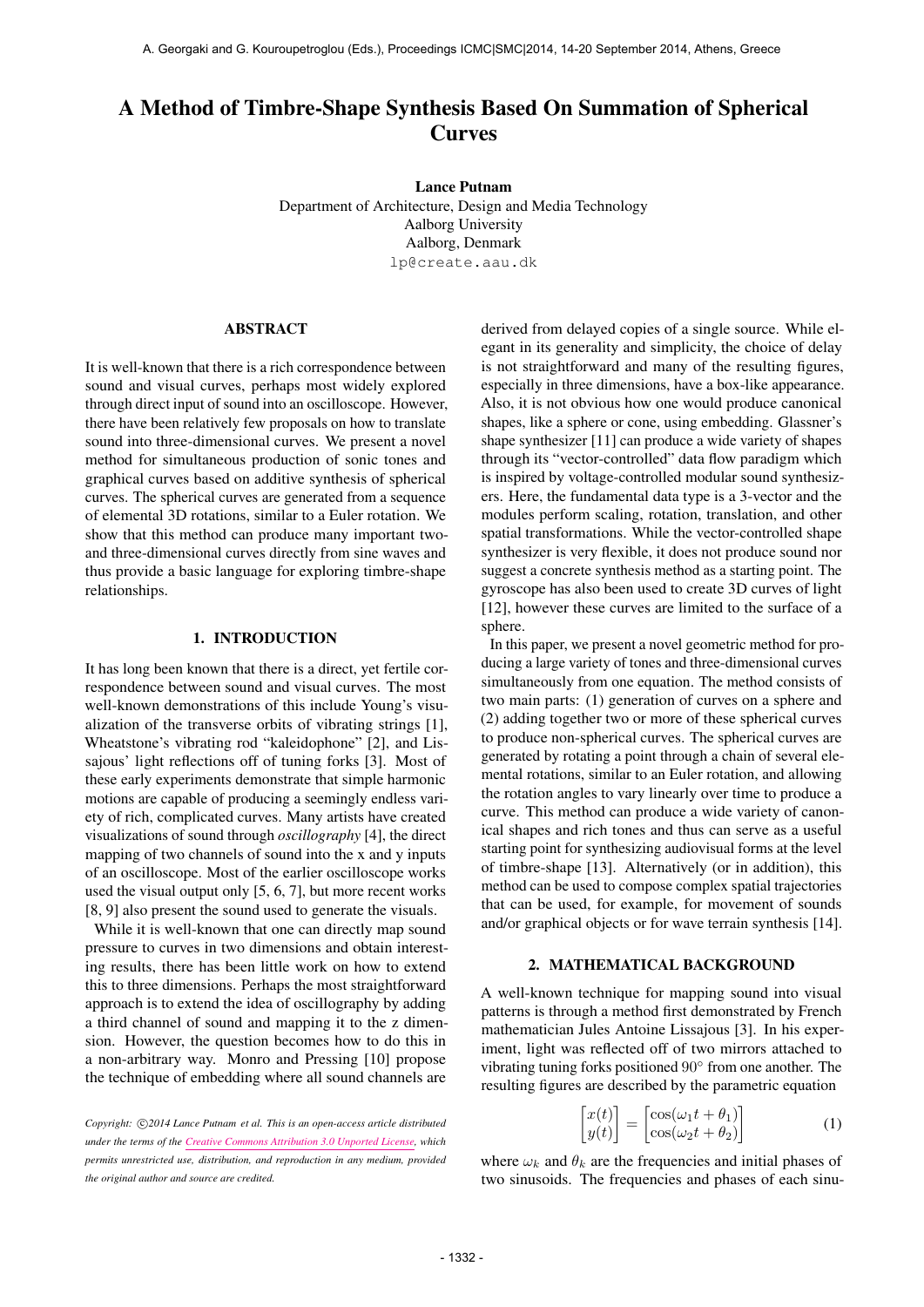soid impact the shape of the resulting curve. A Lissajous curve is an orthographic projection of a sinusoidal curve on the surface of a cylinder. Such a cylindrical sinusoid can be given in cylindrical coordinates with the parametric equation

$$
\begin{bmatrix}\n\rho(t) \\
\phi(t) \\
z(t)\n\end{bmatrix} = \begin{bmatrix}\n1 \\
\omega_1 t + \theta_1 \\
\cos(\omega_2 t + \theta_2)\n\end{bmatrix}
$$
\n(2)

where  $\rho$  is the radius,  $\phi$  is the angle parallel to the xy-plane and  $z$  is the distance from the  $xy$ -plane. If we convert  $(2)$ to Cartesian coordinates, we obtain

$$
\begin{bmatrix} x(t) \\ y(t) \\ z(t) \end{bmatrix} = \begin{bmatrix} \cos(\omega_1 t + \theta_1) \\ \sin(\omega_1 t + \theta_1) \\ \cos(\omega_2 t + \theta_2) \end{bmatrix} . \tag{3}
$$

The projection of this curve onto the  $xz$ -plane is clearly the Lissajous curve given by (1). While the family of Lissajous curves is quite varied, due to the nature of their embedding in cylindrical space, they exhibit limited degrees of symmetry having a box-like appearance and tend to be more dense near the edges of the figure.

Another type of curve, called the rose or rhodonea curve [15], can also be produced directly from sine waves. However, unlike the Lissajous curve, it offers control over the cyclic symmetry of the figure. A rose curve can be described parametrically as

$$
\begin{bmatrix} x(t) \\ y(t) \end{bmatrix} = \begin{bmatrix} \cos(\omega_1 t + \theta_1) + \cos(\omega_2 t + \theta_2) \\ \sin(\omega_1 t + \theta_1) + \sin(\omega_2 t + \theta_2) \end{bmatrix}
$$
 (4)

where  $\omega_k$  are frequencies in radians/second and  $\theta_k$  are initial phases. If the two frequencies can be expressed as a simple integer ratio  $a : b$ , then the degree of cyclic symmetry of the figure is  $|a - b|$ .

Just as Lissajous curves are two-dimensional projections of a curve on a cylinder, the rose curve can be shown [16] to be a projection of a special type of curve on a sphere called a Clelia curve [15]. A Clelia curve is given by

$$
\begin{bmatrix} x(t) \\ y(t) \\ z(t) \end{bmatrix} = \begin{bmatrix} \cos(\omega_1 t + \theta_1) \sin(\omega_2 t + \theta_2) \\ \sin(\omega_1 t + \theta_1) \sin(\omega_2 t + \theta_2) \\ \cos(\omega_2 t + \theta_2) \end{bmatrix}
$$
 (5)

where  $\omega_k$  are frequencies in radians/second and  $\theta_k$  are initial phases. The next section describes how we extend the Clelia curve to produce more complex spherical curves.

#### 3. EULER ROTATIONS AND BEYOND

One of the interesting aspects of the Clelia curve is that its equation is identical to a spherical to Cartesian coordinate mapping—the only difference being the former describes uniform rotational motion whereas the latter describes only a mapping of position. Additionally, the spherical to Cartesian mapping can be decomposed into two elemental intrinsic rotations. This suggests that we can extend the Clelia curve through additional rotations around different axes.

Given a coordinate frame with local axes designated  $X, Y, Z$ , a Clelia curve is the path that the  $Z$ -axis of the coordinate frame traces out undergoing a rotation on its  $XY$ -plane followed by a rotation on its  $ZX$ -plane. Rotations around the  $X, Y$ , and  $Z$  axes are given, respectively, by the transformation matrices

$$
R_X(\theta_k) = \begin{bmatrix} 1 & 0 & 0 \\ 0 & c_k & -s_k \\ 0 & s_k & c_k \end{bmatrix}
$$
(6)  

$$
R_Y(\theta_k) = \begin{bmatrix} c_k & 0 & s_k \\ 0 & 1 & 0 \\ -s_k & 0 & c_k \end{bmatrix}
$$
  

$$
R_Z(\theta_k) = \begin{bmatrix} c_k & -s_k & 0 \\ s_k & c_k & 0 \\ 0 & 0 & 1 \end{bmatrix}
$$

where, for brevity, we substitute  $c_k = \cos(\theta_k)$  and  $s_k =$  $\sin(\theta_k)$ . If we perform the multiplication  $R_Z(\theta_1)R_Y(\theta_2)$ , we find that the position of the coordinate frame's Z-axis is

$$
\begin{bmatrix} x(\theta_1, \theta_2) \\ y(\theta_1, \theta_2) \\ z(\theta_1, \theta_2) \end{bmatrix} = \begin{bmatrix} c_1 s_2 \\ s_1 s_2 \\ c_2 \end{bmatrix}
$$
 (7)

which has the same form as (5). We can extend this to a  $ZYX$  Euler (or Tait-Bryan) rotation by adding a third rotation around the  $X$ -axis, thus obtaining  $R_Z(\theta_1)R_Y(\theta_2)R_X(\theta_3)$ . The Z-axis now has a position given by

$$
\begin{bmatrix} x(\theta_1, \theta_2, \theta_3) \\ y(\theta_1, \theta_2, \theta_3) \\ z(\theta_1, \theta_2, \theta_3) \end{bmatrix} = \begin{bmatrix} c_1 s_2 c_3 + s_1 s_3 \\ s_1 s_2 c_3 - c_1 s_3 \\ c_2 c_3 \end{bmatrix} .
$$
 (8)

The reason to choose  $ZYX$  instead of  $ZYZ$  is so that the third rotation actually moves the Z-axis. Finally, we add one more rotation along the Y -axis which can be helpful as a shape changing parameter. The final sequence of rotations becomes  $R_Z(\theta_1)R_Y(\theta_2)R_X(\theta_3)R_Y(\theta_4)$  with the Z-axis position given by

$$
\begin{bmatrix} x(\theta_1, \theta_2, \theta_3, \theta_4) \\ y(\theta_1, \theta_2, \theta_3, \theta_4) \\ z(\theta_1, \theta_2, \theta_3, \theta_4) \end{bmatrix} = \begin{bmatrix} (c_1s_2c_3 + s_1s_3)c_4 + c_1c_2s_4 \\ (s_1s_2c_3 - c_1s_3)c_4 + s_1c_2s_4 \\ c_2c_3c_4 - s_2s_4 \end{bmatrix}.
$$
\n(9)

This final form is the most general as it produces (7) and (8) when  $\theta_3 = \theta_4 = 0$  and  $\theta_4 = 0$ , respectively.

### 4. GENERATION OF SOUND AND GRAPHICS

To produce sound waveforms and curves from (9), we can perform the substitution  $\theta_k \to \omega_k t + \theta_k$  where t is time, in seconds, and  $\omega_k$  is the frequency, in Hz, of the  $k^{th}$  elemental rotation. Fundamentally, we therefore have 9 parametric controls for each spherical curve—a frequency and phase for each of the four elemental rotations and a global scaling/gain factor. The cosine and sine terms can be generated accurately and efficiently using wavetables [17] or recursive complex multiplication [18]. The phase accumulators or complex multiplications require, at a minimum, doubleprecision floating-point arithmetic to obtain an acceptable level of phase coherency between the elemental rotations over time. This is important as, visually, the curve shapes are highly sensitive to the phases.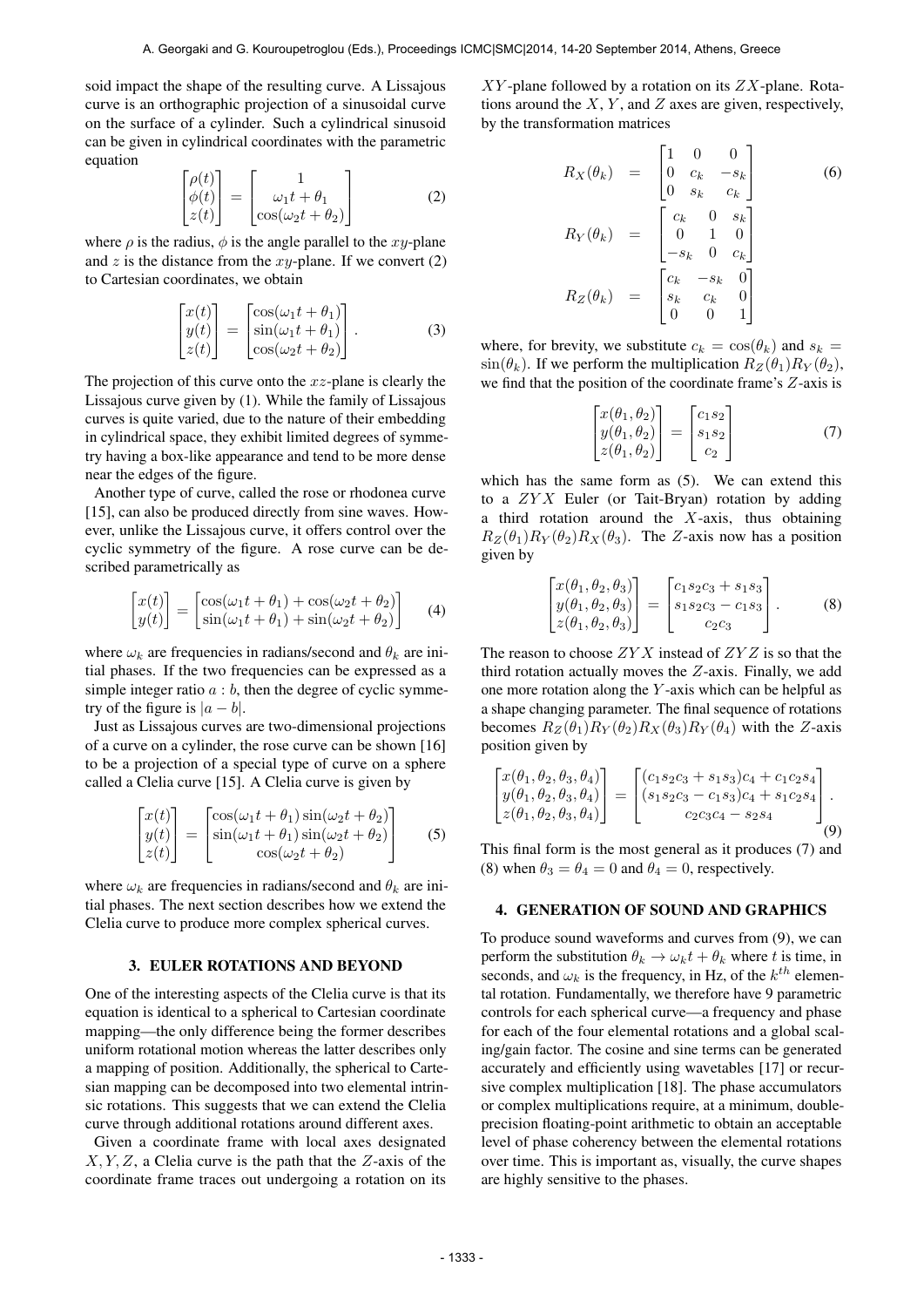

Figure 1. Some basic types of spherical curves: (a) Clelia curve, (b) spherical trochoid, (c) satellite curve, (d) spherical rose, and (e) warped Clelia curve.

Sound can be produced by using the  $x, z$  or  $y, z$  coordinates of the  $Z$  axis. The  $x$  and  $y$  coordinates have the potential to be rich in sine waves since they contain several trigonometric products; in terms of synthesis this can be viewed as recursive ring modulation. Each product of sinusoids produces a sum of sinusoids whose frequencies are the sum and difference of the sinusoid factor frequencies. A product of four sinusoids can produce a sum of eight sinusoids, for instance. Thus, referring to  $(9)$ , the x (or y) and z components can produce a maximum of 16 and 6 unique sine waves, respectively, leading to potentially rich tones. The  $x$  and  $y$  components can be played out separately in the left and right channels to produce complex stereo phasing effects.

Graphically, it may be desirable to avoid overdrawing the curve to reduce visual clutter and/or to improve rendering efficiency. To do this, we only render enough vertices to draw one period of the curve. Given a fundamental frequency  $f$  and audio sample rate  $f_s$ , the number of vertices in one period is  $N = f_s/f$ . Optionally, we can simulate a frame blurring effect by intentionally overdrawing the curve using some integer multiple of N.

#### 5. DISCUSSION OF PATTERNS

In this section, we present and discuss some of the patterns that can be produced from the intrinsic  $ZYXY$  rotation given in (9). For brevity, we use  $\{k, \theta\}_B$  to represent a rotation of  $2\pi (fkt + \theta)$  radians around axis B where f is some fundamental frequency, in Hz, and  $t$  is time, in seconds. If  $\theta$  is not given, it is assumed to be 0.

A general principle to note is that by selecting harmonically-related frequencies throughout, we obtain a stable, yet monotonous, timbre and shape. To make the timbre and shape more lively and evolve over time, we can choose slightly inharmonic frequencies.

#### 5.1 Spherical Curves

First, the spherical patterns are discussed. Examples are shown in Figure 1. A Clelia curve is given by  $\{a\}_Z\{b\}_Y$ . When  $a \ll b$  the pattern is sectoral "slicing" the sphere, when  $a \gg b$  the pattern is zonal producing "stacks", and when  $a \approx b$  the pattern is tesseral. Sectoral motions follow great circles moving mostly *through* the poles, zonal motions move predominantly *around* the poles, and tesseral motions move equally around and through the poles. Visually, surfaces generated from tesseral curves tend to have a more solid appearance. Using slightly inharmonic frequencies causes the curve to spin around the z axis. We can move the poles of the Clelia curve symmetrically along a great circle with  $\{a\}_Z\{b\}_Y\{a\}_X\{0,\theta\}_Y$  where  $\theta$  controls the amount of displacement of the poles. A spherical trochoid [19] is produced with  $\{a\}_Z \{b\}_Y \{0, \theta\}_X$  where  $\theta$  controls the spread of the curve from the equator. A satellite curve  $<sup>1</sup>$ </sup> has the equation  $\{a\}_Z\{0,\theta\}_Y\{b\}_X$ . This curve is similar to the spherical trochoid except that it has glide-reflection symmetry with respect to the equator. It is possible to create interesting time-varying patterns with the spherical trochoid and satellite curve by replacing the zero-valued frequency with a low (sub-audio) frequency in the range of approximately 0-5 Hz. Lastly, a spherical rose curve can be produced from  $\{a\}_Z\{0,\theta\}_Y\{b\}_X\{0,\theta\}_Y$  where  $\theta$  controls the degree to which the curve covers the sphere. Again, replacing the zero-valued frequencies with low frequencies produces a variety of intriguing time-varying shapes and timbres.

<sup>1</sup> [http://www.mathcurve.com/courbes3d/satellite/](http://www.mathcurve.com/courbes3d/satellite/satellite.shtml) [satellite.shtml](http://www.mathcurve.com/courbes3d/satellite/satellite.shtml)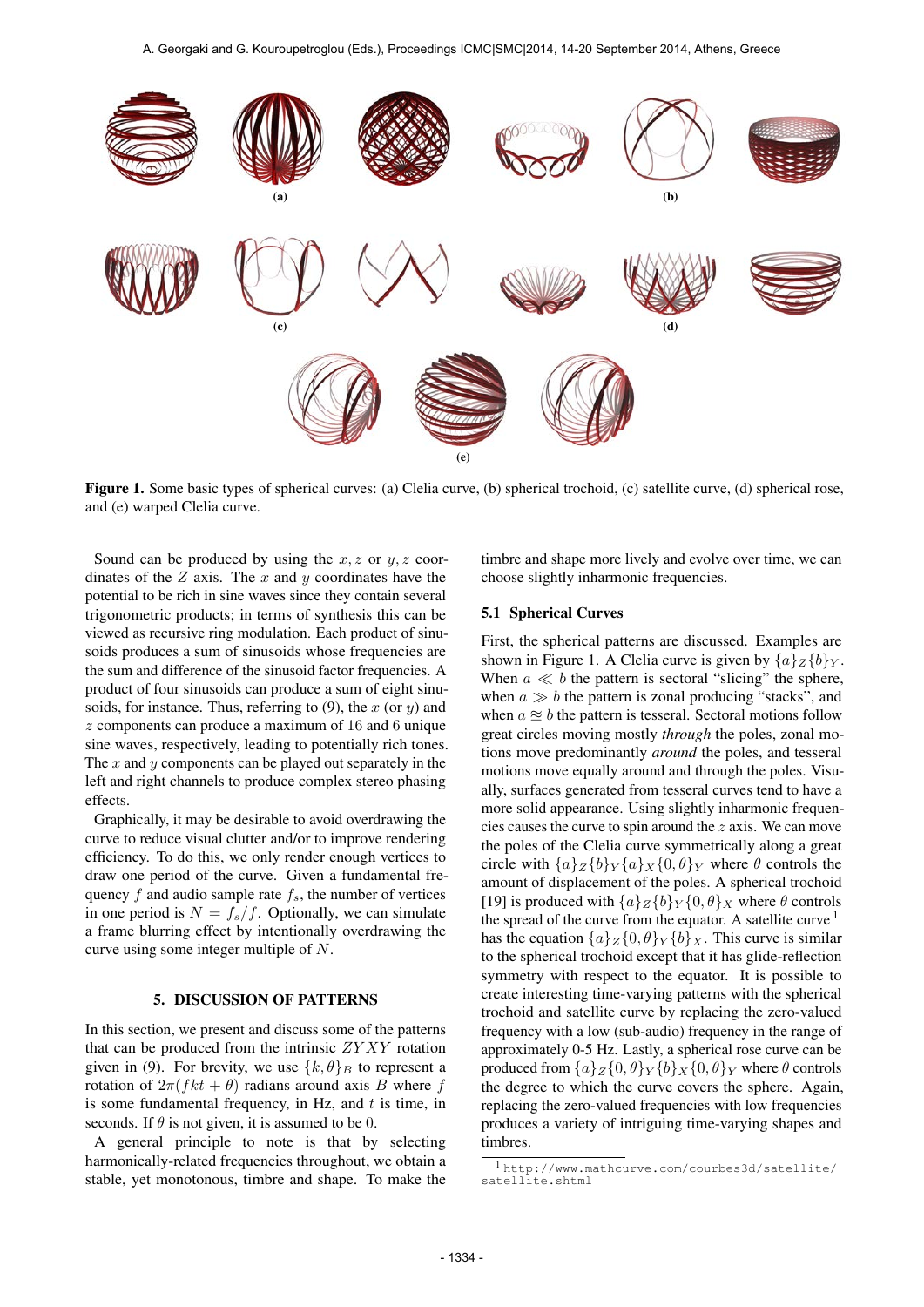

Figure 2. Non-spherical shapes made from a sum of two Clelia curves: (a) toroidal sinusoid, (b) cylindrical sinusoid, (c) conical sinusoid, and (d) centered trochoid surfaces of revolution generated from a nephroid (left) and astroid (right)

#### 5.2 Non-spherical Curves

While many types of curves can be produced on a sphere, we can also generate curves with different surface structure by adding spherical curves together. Here, we present some of the patterns that can be produce from sums of Clelia curves. A toroidal sinusoid is generated from  $r_{min}\{a\}_Z\{b\}_Y+r_{maj}\{a\}_Z\{0,\frac{1}{4}\}_Y$  where  $r_{min}$  and  $r_{maj}$ are the minor and major radii. Similar to a Clelia curve, when  $a \ll b$  we obtain a "sliced" torus and when  $a \gg b$ the curve forms "stacks". It is possible to generate sinusoidal patterns on a cylinder, double cone, and sphere with  ${a}Z{b}Y + {a,\theta}Z{b,\frac{1}{4}}Y$  where  $\theta = 0$  is a sphere,  $\theta = \frac{1}{4}, \frac{3}{4}$  is a cylinder, and  $\theta = \frac{1}{2}$  is a double cone. The cylindrical sinusoid, when projected on a plane intersecting the z-axis, produces a Lissajous curve. Finally, we can obtain centered trochoid surfaces of revolution with  ${m}_{Z}{n, \phi}_{Y} + A{am, \theta}_{Z}{bn}_{Y}$  where  $\phi$  adjusts the revolution axis and  $\theta$  controls whether the base curve is inward or outward looping. Examples of these non-spherical curves are shown in Figure 2.

Figure 3 presents some shapes with more complicated



**(b)**  $\{31\}_Z \{30\}_Y \{29\}_X \{29\}_Y + \{31\}_Z \{30, \frac{1}{4}\}_Y \{29, \frac{1}{4}\}_X \{29\}_Y$ 

Figure 3. More complex (a) spherical and (b) non-spherical shapes with less symmetry apparent.

patterns. The curves still have symmetry, but it can be difficult to see depending on the orientation the curve is viewed at.

#### 5.3 Motion Trajectories and Ornamentation

As mentioned previously, the spherical curves can also be used to create trajectories in space. The patterns discussed above remain, for the most part, fixated at the origin. To make them move in space, we can simply add one or more additional spherical curves whose frequencies are all at sub-audio rates, for instance, in the range of 0-5 Hz. For listening, the low-frequency components can either be filtered out using a DC blocker or can be split out beforehand from the audio and sent as coordinates to a separate sound spatialization process. Typically, the trajectory curve will be much lower in frequency and higher in amplitude than the base curve. Figure 4a shows the sum of a Clelia curve given by  $\frac{1}{3}$ {1}<sub>z</sub>{8}<sub>Y</sub> and a trajectory given by { $\frac{1}{100}$ }<sub>z</sub>{ $\frac{8}{100}$ }<sub>Y</sub>. The history is exaggerated somewhat to show the trajectory of the curve, but also shows how the trajectory will unavoidably distort the base shape.

One can add ornamentation to a base curve by adding one or more spherical curves with a much higher frequency and lower amplitude. Due to the high frequencies, it might be desirable to exclude the ornamenting curve from the audio signal to avoid aliasing. Figure 4b shows a Clelia curve  ${1}_z{8}_Y$  combined with an ornamenting Clelia curve  $\frac{1}{10}$ {100}<sub>z</sub>{800}<sub>Y</sub>.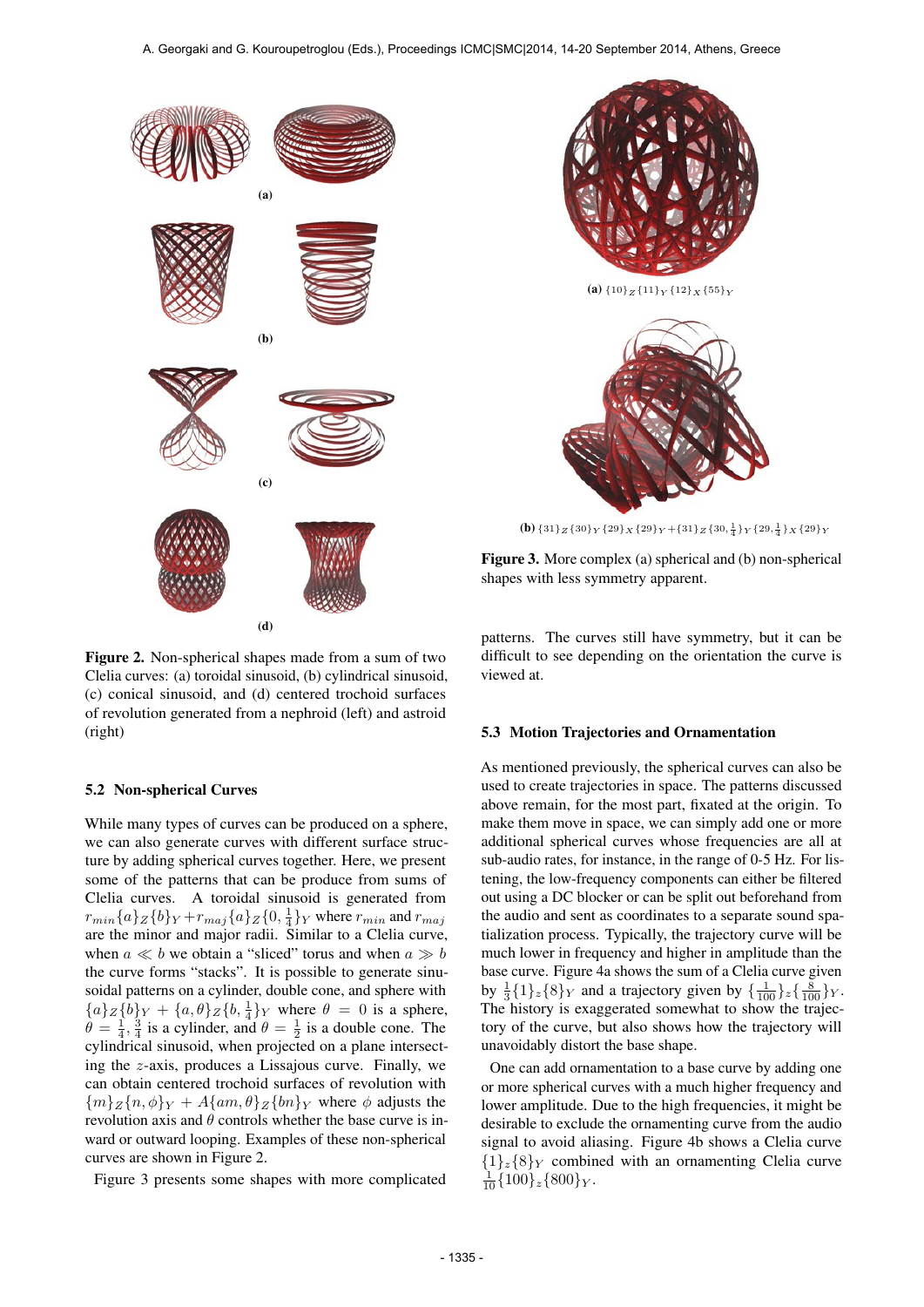

Figure 4. Adding low-frequency spherical curves permits the construction of trajectories in space. Figure (a) is the sum of a Clelia curve and a higher-amplitude, lowerfrequency circular motion. Curves can be ornamented by adding high-frequency curves to them. Figure (b) is a sum of a Clelia curve with a lower-amplitude, higher-frequency Clelia curve.

## 6. CONCLUSION

We have shown a promising new method of generating three-dimensional curves from sine waves via sequences of rotation matrices. Since each rotation stage is driven by an independent complex sinusoid, it is possible to create a multitude of spherical curves and rich sonic tones. Adding two spherical curves together already shows great promise for producing curves with non-spherical shapes such as torii, double cones, and more general surfaces of revolution. Although not not investigated, sums of three or more spherical curves will almost certainly extend the reach of possible shapes and timbres. While the presented method shows great promise for simultaneous timbre-shape synthesis, a couple issues remain. First, many of the shapes observed so far tend to have a dominant axis of revolution and thus limited symmetry. It remains an open question whether this method is sufficient for producing curves with more general point group symmetries. Second, phase has a much more significant effect on the resulting visual forms than on the sound. This issue could potentially be addressed by using a sound mapping based on a more visually salient property of the curve, such as its curvature.

#### 7. REFERENCES

- [1] T. Young, "Outlines of experiments and inquiries respecting sound and light," *Philosophical Transactions of the Royal Society of London*, vol. 90, pp. 106–150, 1800.
- [2] C. Wheatstone, "Description of the kaleidophone, or phonic kaleidoscope; a new philosophical toy, for the illustration of several interesting and amusing acoustical and optical phenomena," *The Quarterly Journal of Science, Literature and Art*, vol. 23, pp. 344–351, 1827.
- [3] J. A. Lissajous, "Mémoire sur l'étude optique des mouvements vibratoires," *Annales de Chimie et de Physique*, vol. 51, pp. 147–231, 1857.
- [4] H. W. Franke, *Computer Graphics Computer Art*, second, revised and enlarged ed. Springer-Verlag, 1985.
- [5] B. Laposky, "Electronic abstraction: A new approach to design," Exhibition Catalogue, Sanford Museum, Cherokee, Iowa, 1953.
- [6] N.-J. Paik and Y. Jud, *Beatles Electroniques*, 1969.
- [7] A. Vitkine, "Photographic and electronically generated images," *Leonardo*, vol. 19, no. 4, pp. 305–309, 1986.
- [8] R. Fox, *Backscatter*, 2005.
- [9] A. Callejo, *Sincrotró 3238*, 2007.
- [10] G. Monro and J. Pressing, "Sound visualization using embedding: The art and science of auditory autocorrelation," *Computer Music Journal*, vol. 22, no. 2, pp. 20–34, 1998.
- [11] A. S. Glassner, "A shape synthesizer," *IEEE Computer Graphics and Applications*, vol. 17, no. 3, pp. 40–51, 1997.
- [12] K. Rutherford, "The emergence of gyroscopic spherical curves," Accessed from [http://www.vacuumphysics.net/](http://www.vacuumphysics.net/?q=the-emergence-of-gyroscopic-spherical-curves) [?q=the-emergence-of-gyroscopic-spherical-curves,](http://www.vacuumphysics.net/?q=the-emergence-of-gyroscopic-spherical-curves) 2007.
- [13] A. Abbado, "Perceptual correspondences of abstract animation and synthetic sound," *Leonardo. Supplemental Issue*, vol. 1, pp. 3–5, 1988. [Online]. Available: <http://www.jstor.org/stable/1557901>
- [14] H. Mikelson, *The Csound Book: Perspectives in Software Synthesis, Sound Design, Signal Processing,and Programming*. MIT Press, 2000, ch. Terrain Mapping Synthesis.
- [15] G. Grandi, *Flores Geometrici Ex Rhodonearum Et Cloeliarum Curvarum Descriptionibus Resultantes*. Kessinger Publishing, LLC, 1728.
- [16] G. Lucarelli, R. Santamaria, S. Troisi, and L. Turturici, "Flowers and satellites," *Journal of Navigation*, vol. 44, no. 1, pp. 122–126, 1991.